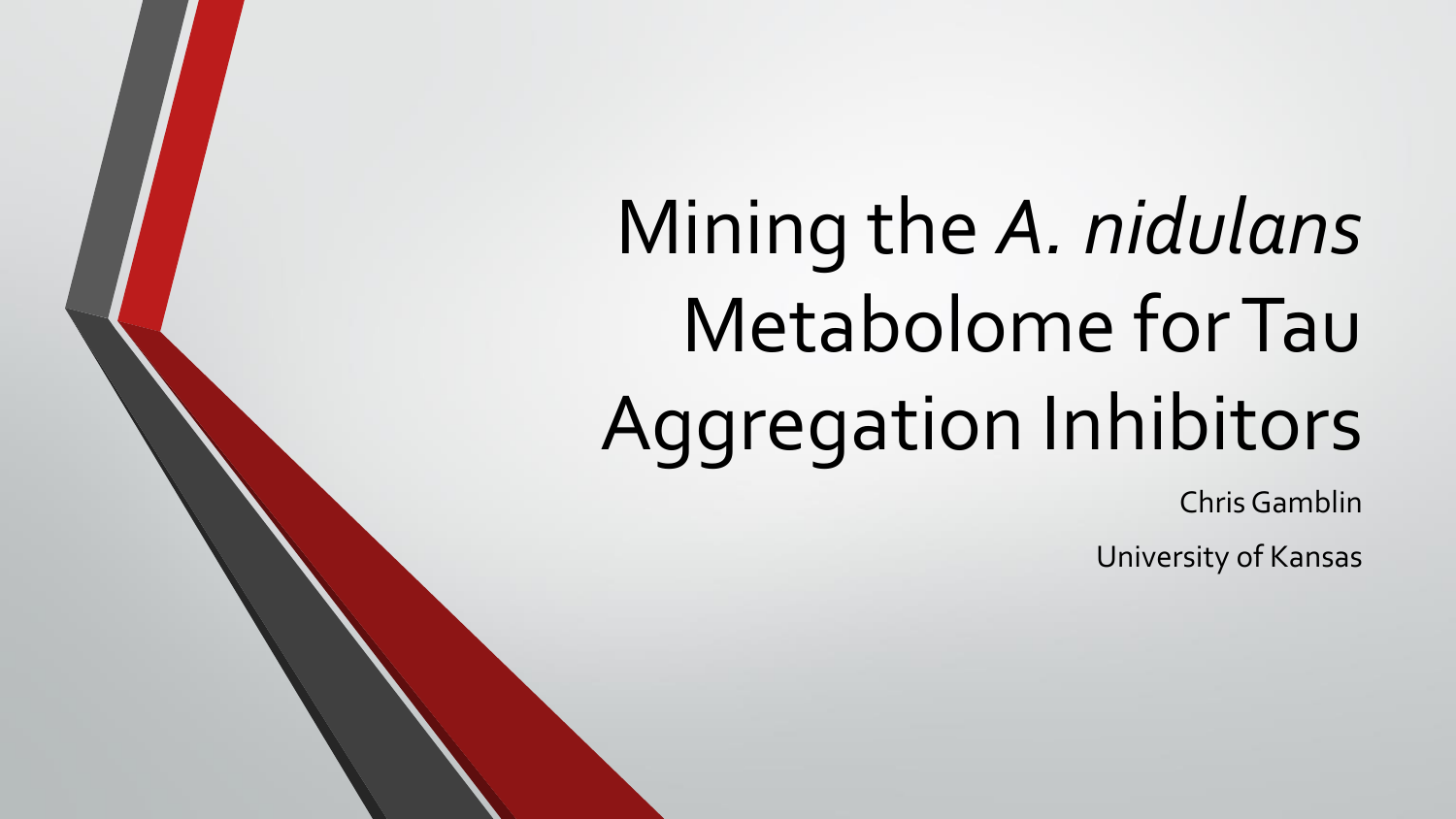### Neurodegenerative Tauopathies

- Alzheimer's disease
- Pick's disease
- Progressive supranuclear palsy
- Corticobasal degeneration
- Agyrophilic grain disease

• FTDP-17

- Dementia pugilistica (CTE)
- Niemann-Pick disease, type C
- Amyotrophic lateral sclerosis/parkinsonismdementia complex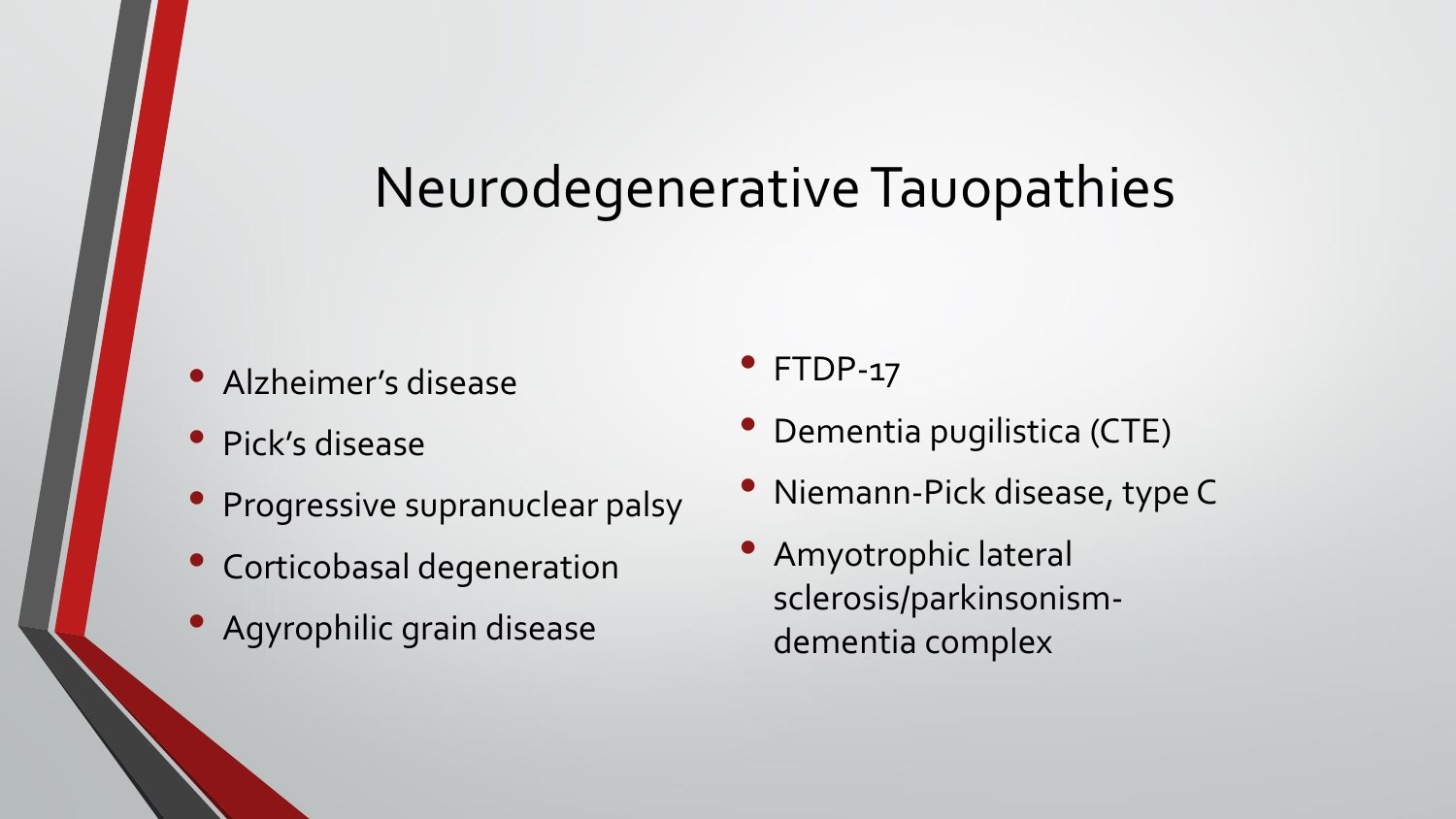#### Alzheimer's disease

- Progressive amnestic disorder characterized by the abnormal accumulation of proteins in the brain
	- Extracellular Aβ Senile Plaques
	- Intracellular Tau Neurofibrillary Tangles

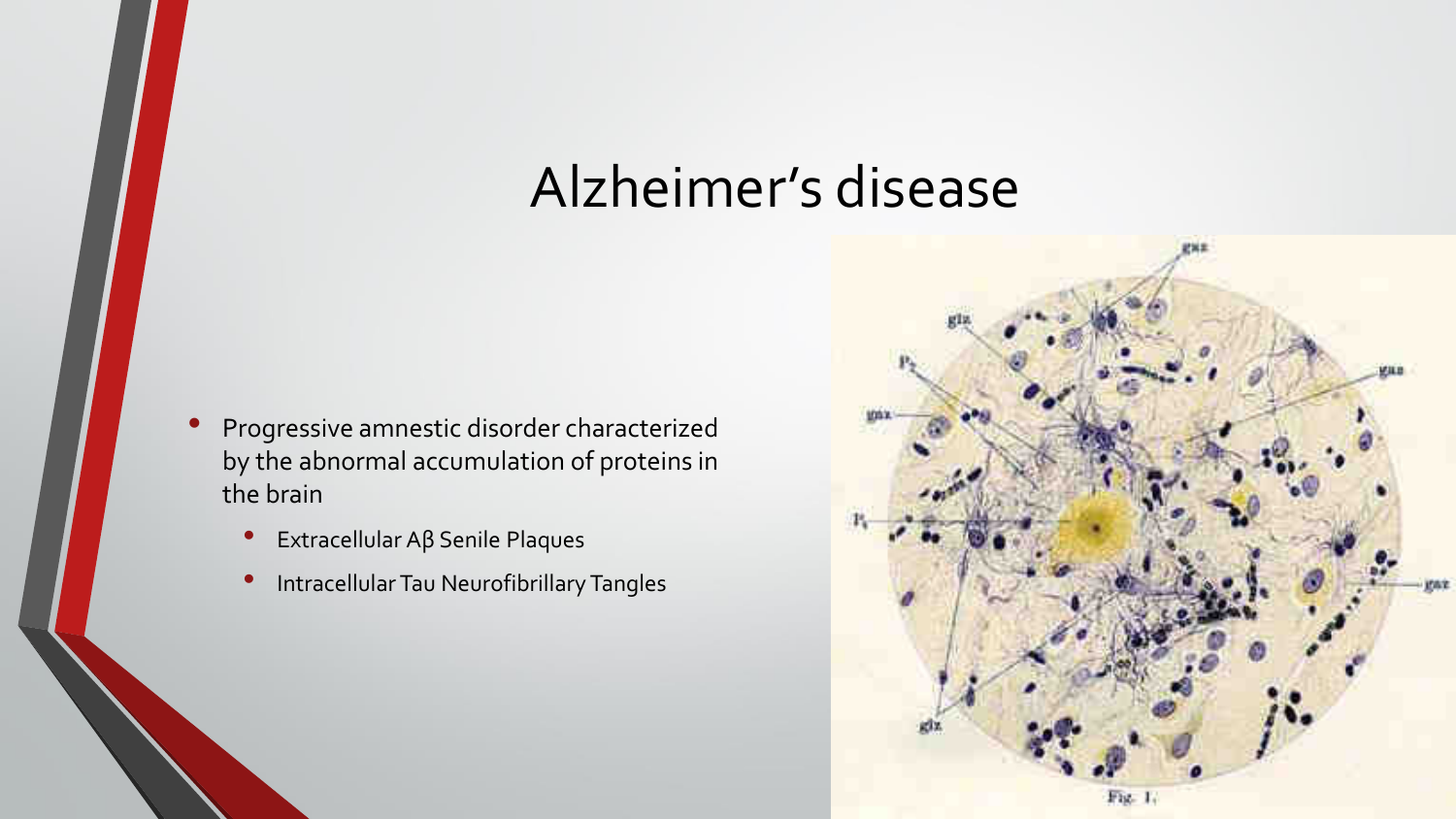# Stages of Alzheimer's disease

Early (Mild cognitive impairment): •Memory & Learning •Thinking & Planning

**Aβ Plaques elevated everywhere in brain** 



Mild to moderate (Possible Alzheimer's): •Language problems •Sense of your surroundings

> **Tau Neurofibrillary Tangles elevated in affected brain regions**

Severe (Probable Alzheimer's): •Lose ability to communicate •Lose ability to care for themselves •Lose ability to recognize friends and family

**www.alz.org**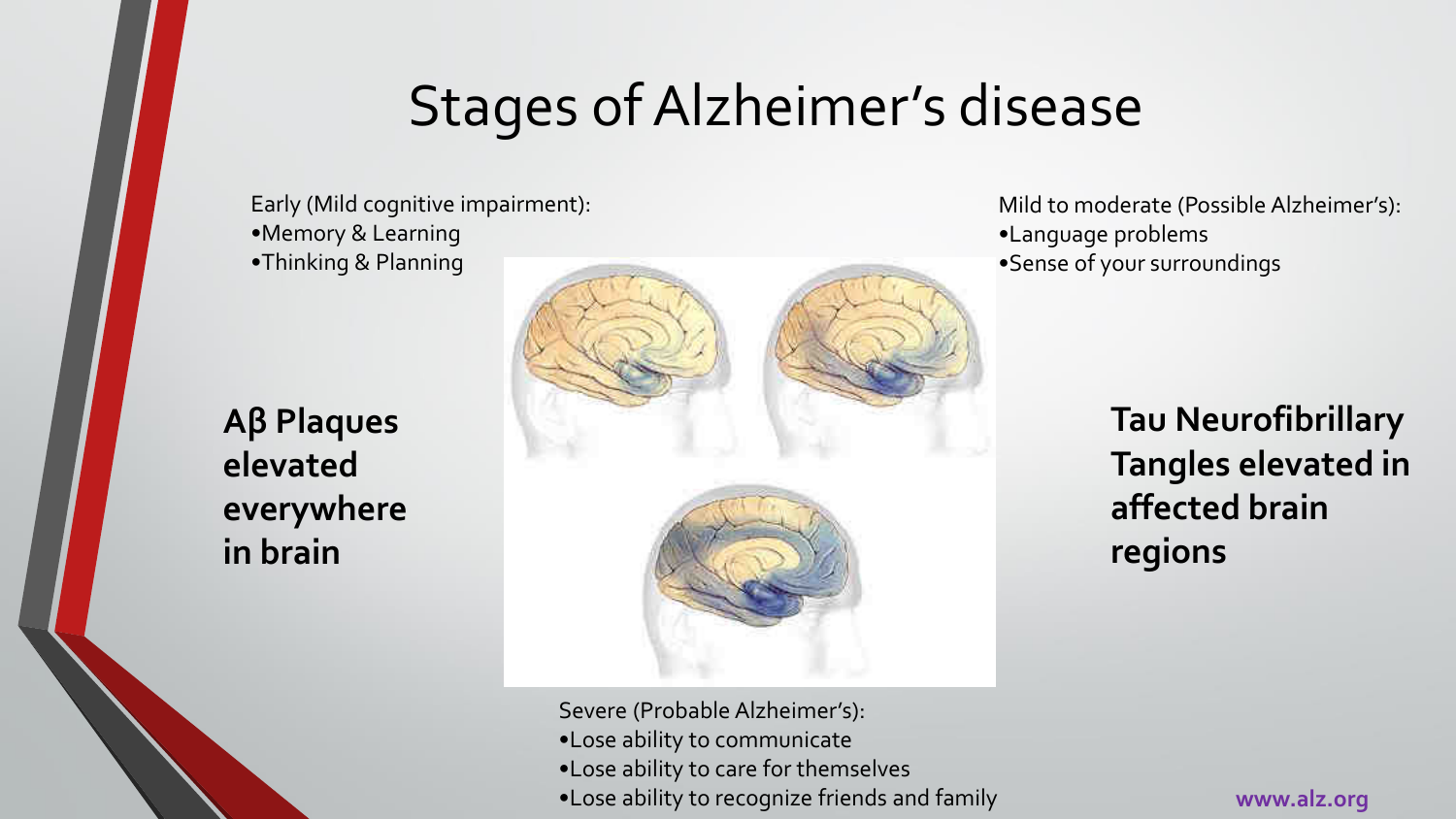# Tau hypothesis

- Tau normally binds to and stabilizes microtubules in neurons, creating a stable cytoskeleton that can be used for vital transport
- In disease tau is modified by unknown mechanisms that could include phosphorylation, truncation or other changes
- The tau releases from microtubules, destabilizing them
- Tau self-associates into oligomers, fibrils and eventually intracellular neurofibrillary tangles
- Because tau pathology correlates with the severity and type of cognitive impairment, it is hypothesized that tau pathology is responsible for cell death and neuronal dysfunction

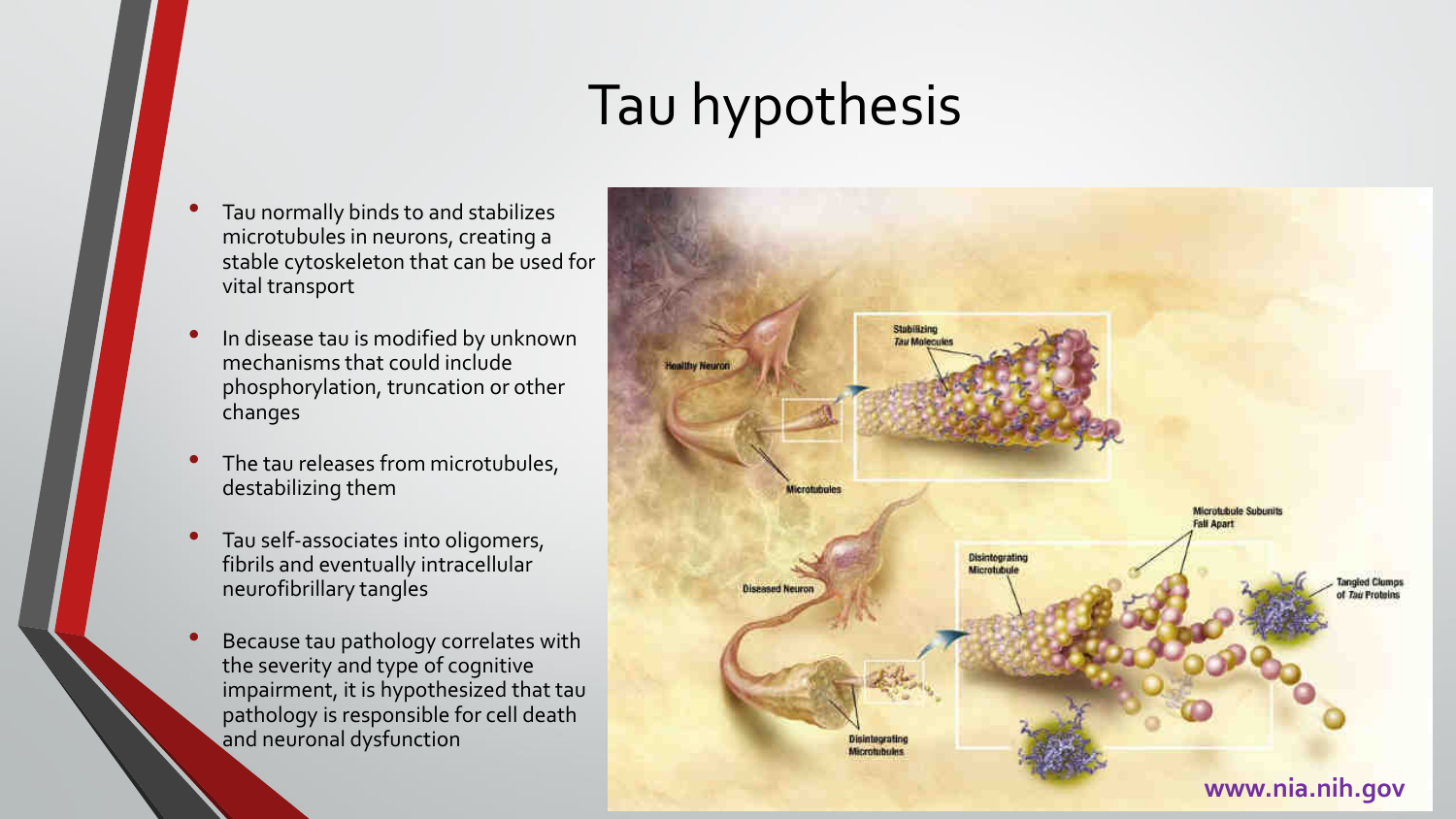#### Tau Biology –

•Six isoforms (generated by alternative mRNA processing of a single gene on chromosome 17)

•Mainly neuronal expression

•Microtubule-associated protein binds to and stabilizes microtubules -helps to maintain cell shape -MTs serve as tracks for axonal transport

•Activity can be modulated by phosphorylation 17% of amino acids are serine/threonine

#### Tau Structure –

- "Natively Unfolded" in solution
- •~12% of residues are predicted to have 2° structure
- •Can withstand boiling at  $pH 3$  and maintain function



Yang Zhang. I-TASSER server for protein 3D structure prediction. BMC Bioinformatics, 9:40 (2008). Yang Zhang. Template-based modeling and free modeling by I-TASSER in CASP7. Proteins, 8: 108-117 (2007).

Sitao Wu, Jeffrey Skolnick, Yang Zhang. Ab initio modeling of small proteins by iterative TASSER simulations. BMC Biology, 5:17 (2007).



NMR Structural polymorphism of 441-residue tau at single residue resolution. Muckrasch, et al PLOS Biol 2009 Feb 17;7(2):e34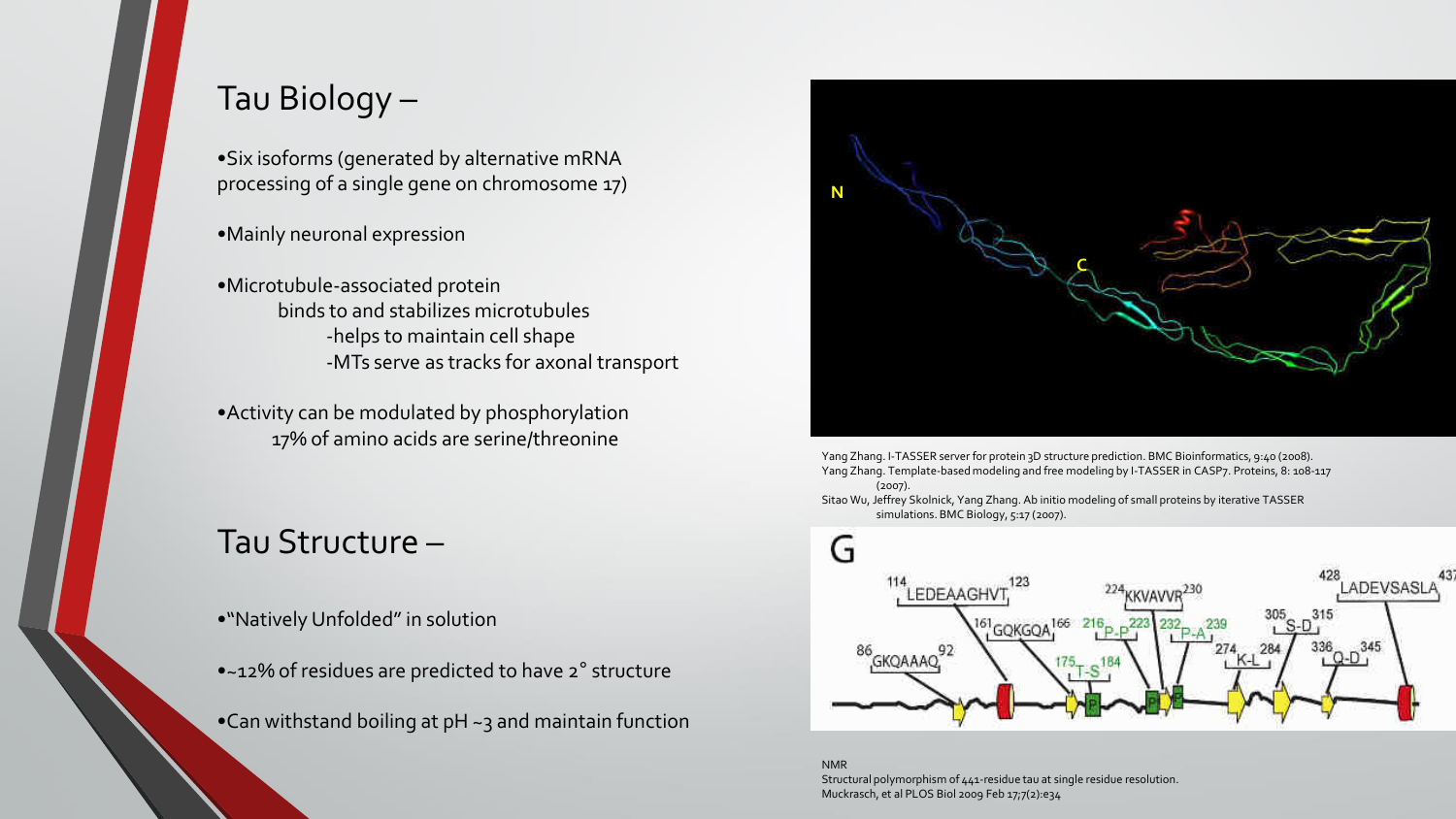# Inhibiting Tau aggregation

- Tau aggregation can be induced *in vitro* using biochemical approaches
	- *In vitro* filaments resemble authentic filaments from AD morphologically, immunologically, and structurally
- Screen chemical libraries for inhibitors of tau aggregation



**Synthetic tau filaments induced by arachidonic acid (ARA)**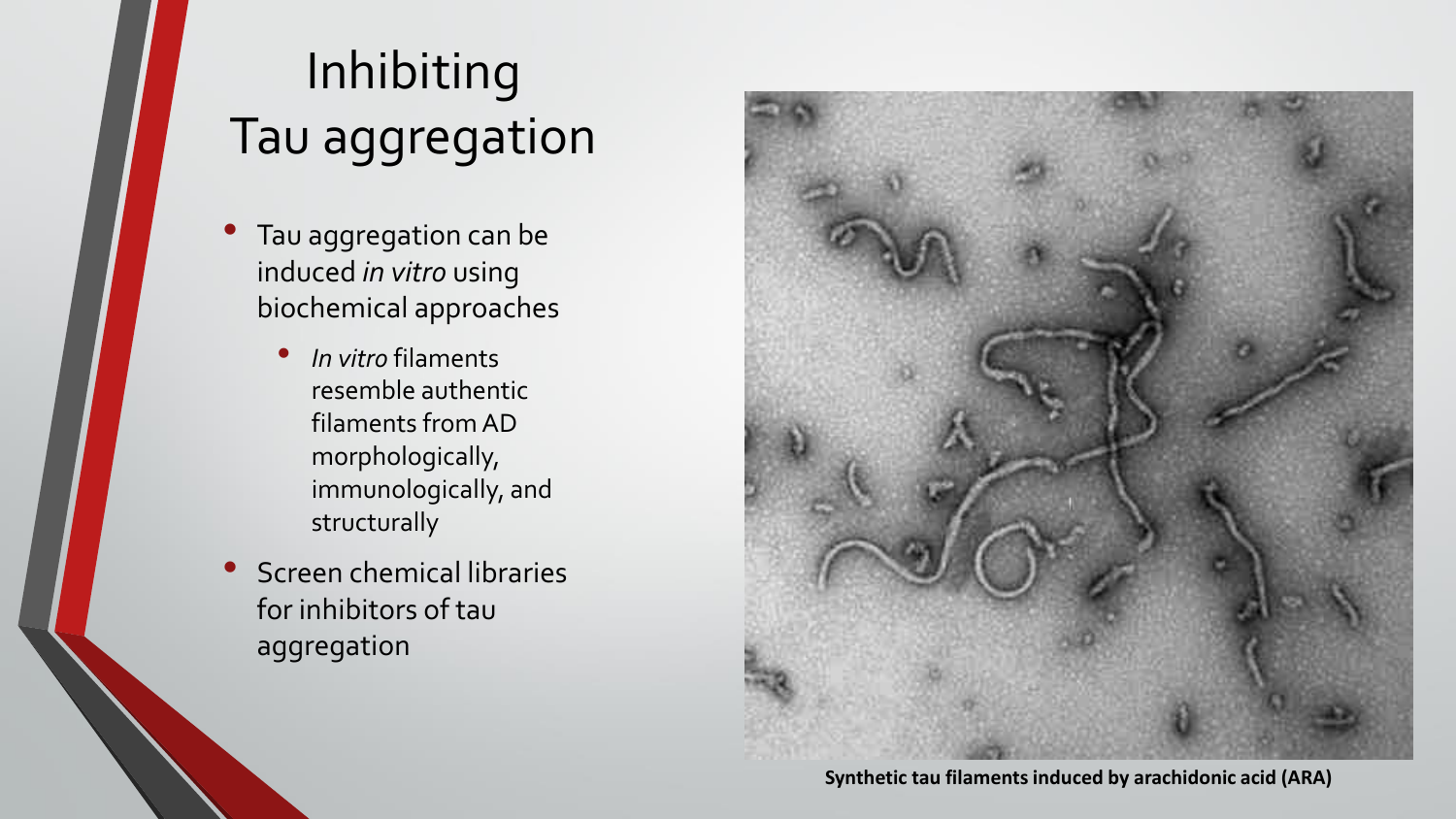# Tau aggregation inhibitors

- High Throughput screening of hundreds of thousands of compounds have identified several classes of potential tau aggregation inhibitors
- My laboratory is very interested in identifying lead compounds for therapeutic development



Core structure of thiazolylhydrazide Inhibitors



N-Phenylamine-derived compounds Anthraquinone-derived compounds



Phenothiazines, Porphyrins, and Polyphenols

\*Bulic, Mandelkow et. al. "Development of Tau Aggregation Inhibitors for Alzheimer's Disease" (Review) *Angewandte Chemie International* 48(10): 1740-1752, 2009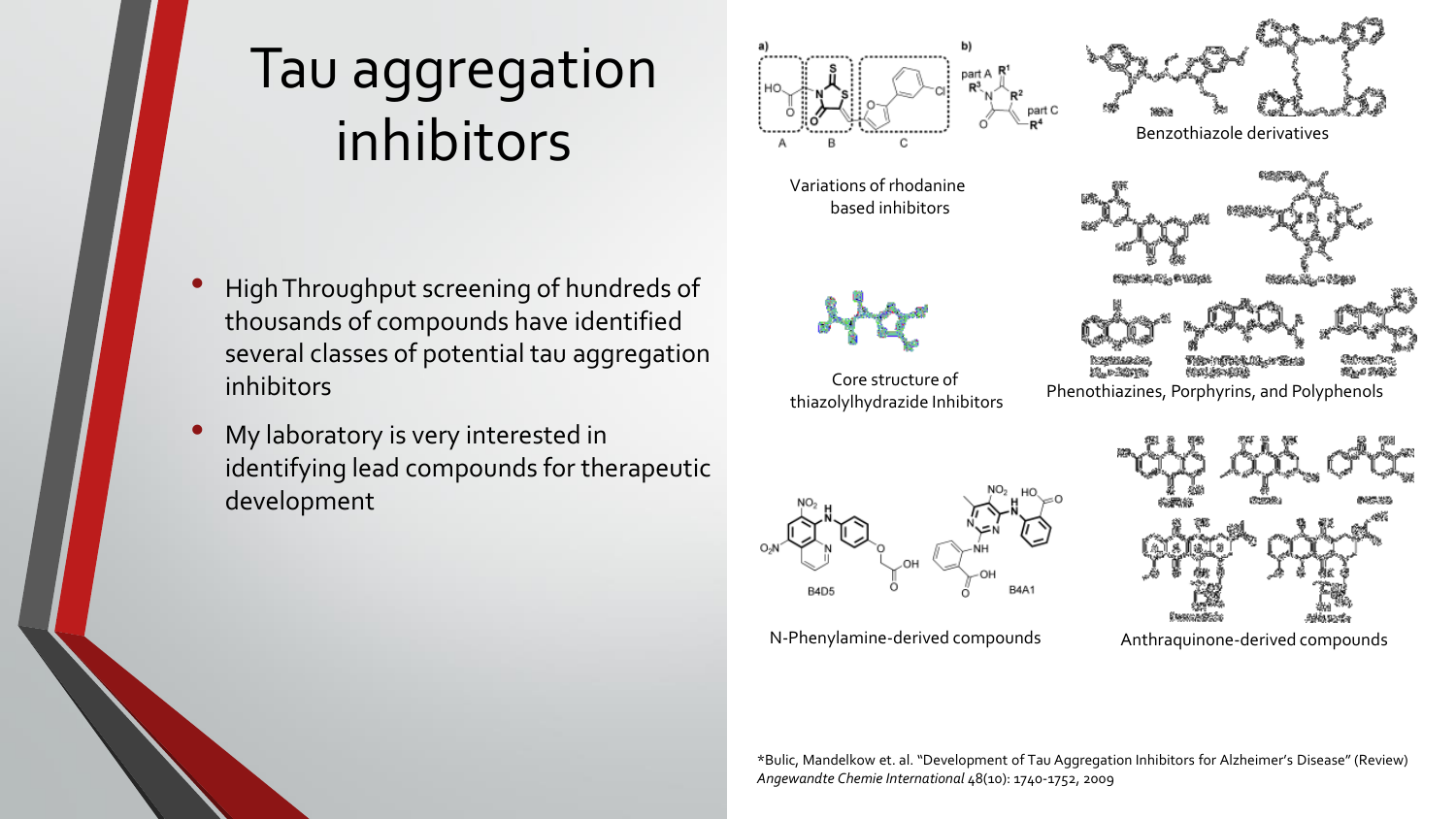# Fungal natural products



H

OH

**HN** 

HО

 $\Omega^2$ 

- *Aspergillus nidulans*
- Fungi have historically been a rich source of biomedically useful compounds
	- Penicillin
	- Lovastatin
	- **Ciclosporin**
- Many of these compounds are secondary metabolites, or are not made under normal laboratory conditions

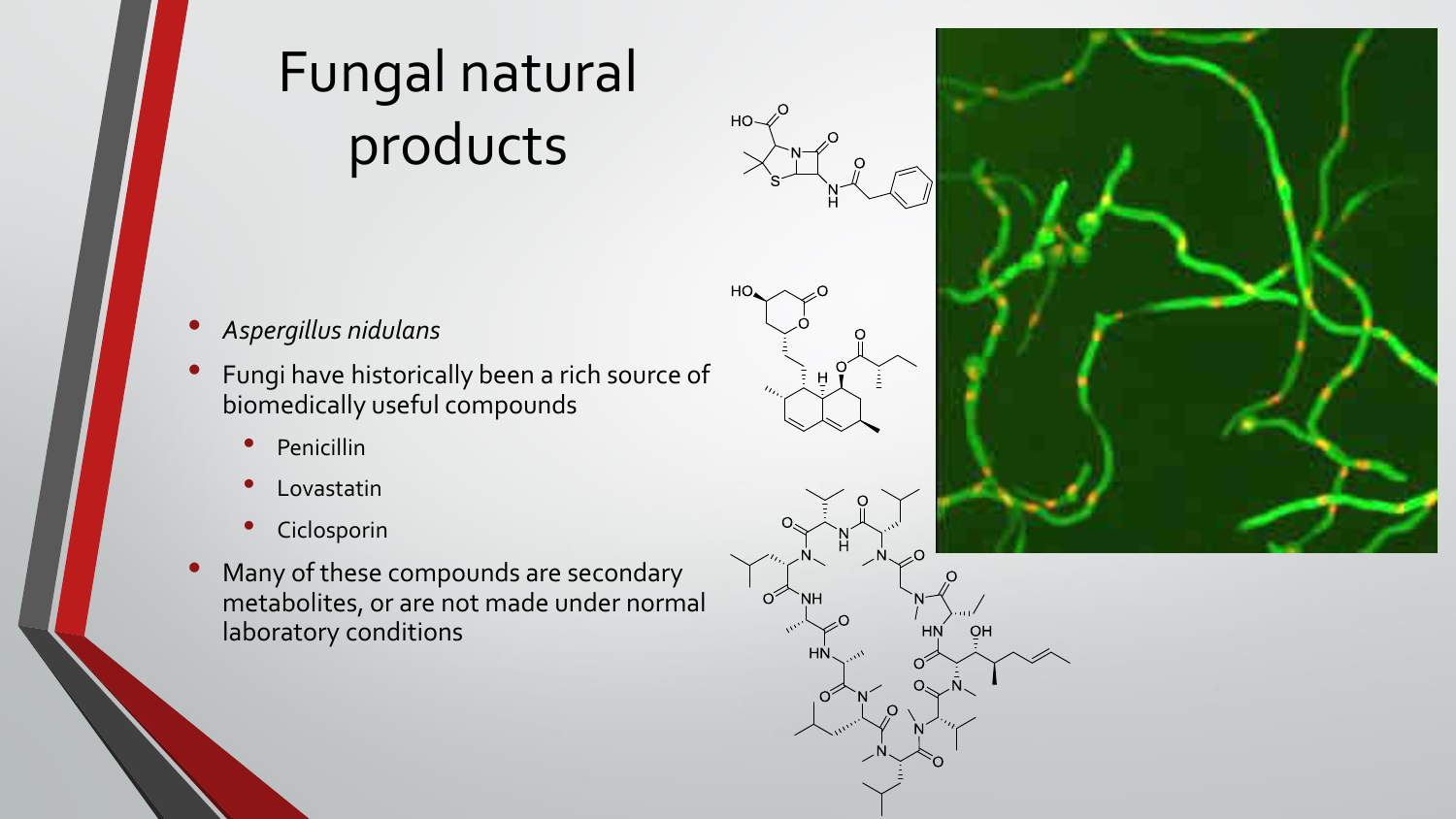### MINING THE *ASPERGILLUS* METABOLOME

- Using advanced genetic techniques, the fungi can be engineered to produce compounds that they normally would only produce under special circumstances
- Silenced gene clusters encoding enzymes such as nonribosomal peptide synthetases and polyketide synthases can be activated genetically
- They produce large amounts of secondary metabolites and their intermediates that can be readily purified and identified



Dr. Berl Oakley Irving S. Johnson Distinguished Professor of Molecular Biology Department of Molecular Biosciences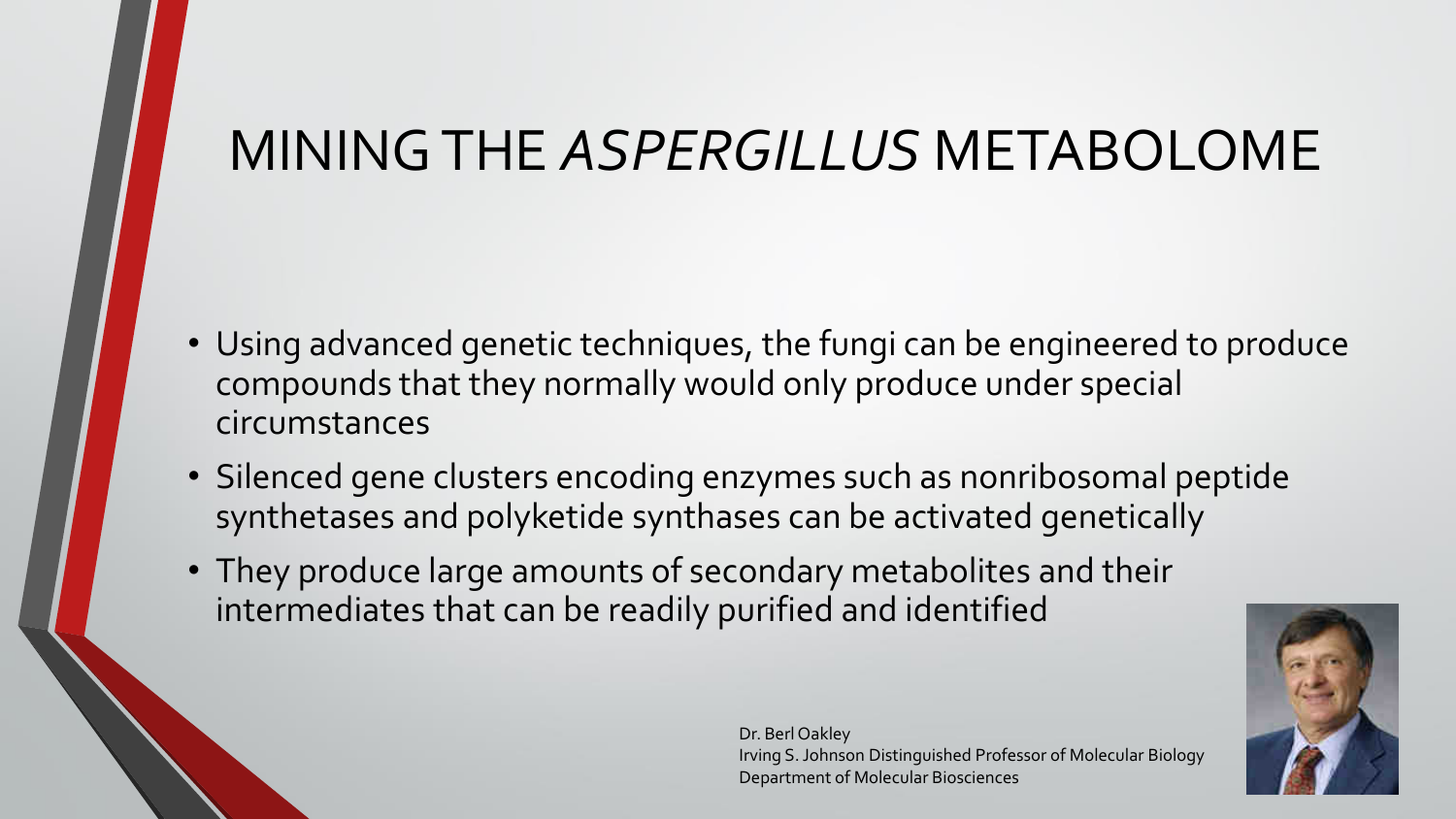# *A. nidulans* 2° **Metabolites**

- Many compounds share structural similarity to previously identified inhibitors of tau aggregation (Emodin)
	- Anthraquinones
	- Xanthones
	- Polyketide Cathepsin K Inhibitors
	- **Benzophenone**
	- Asperbenzaldehyde

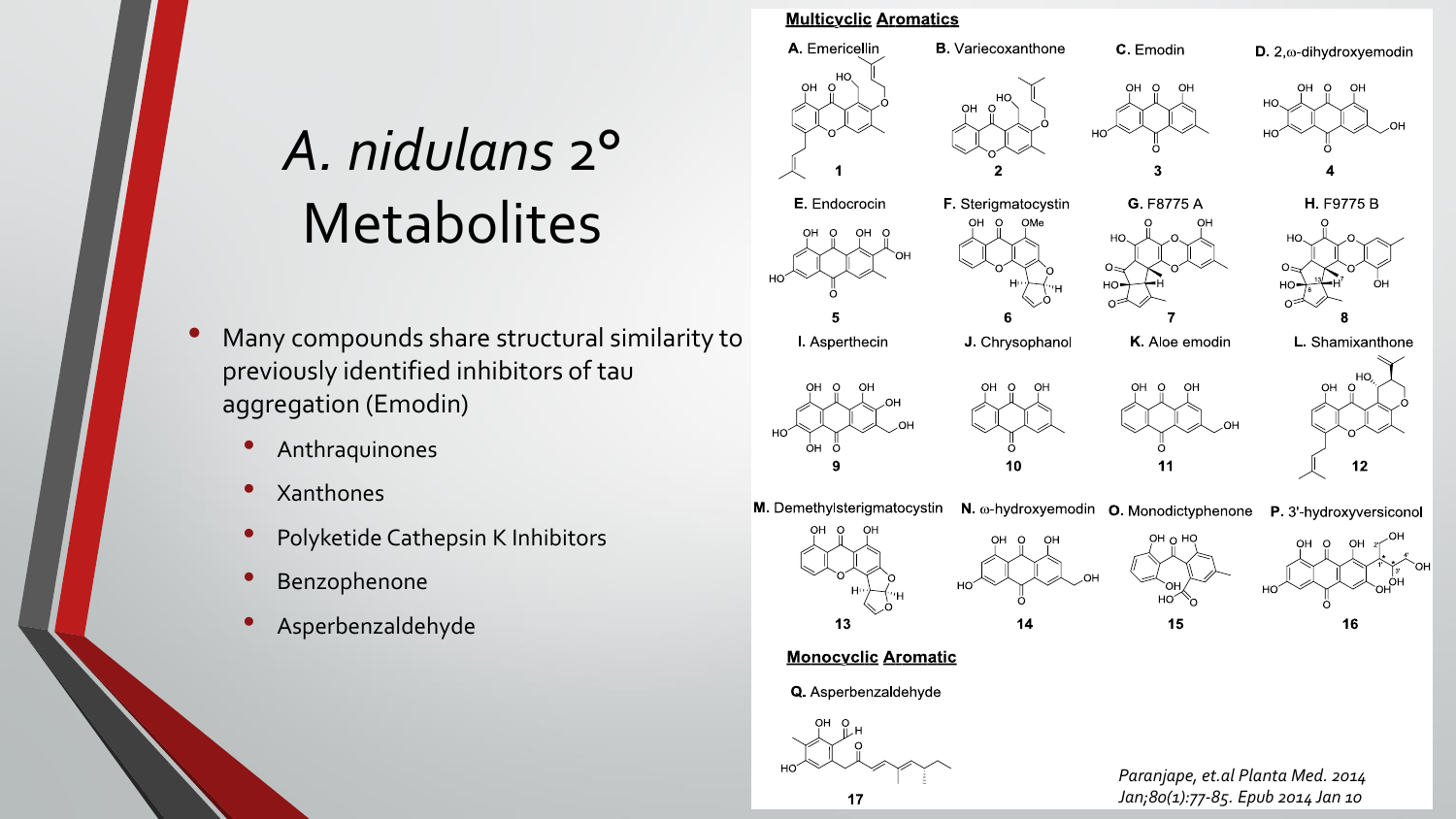# *A. nidulans 2°* Metabolites Aggregation Inhibition

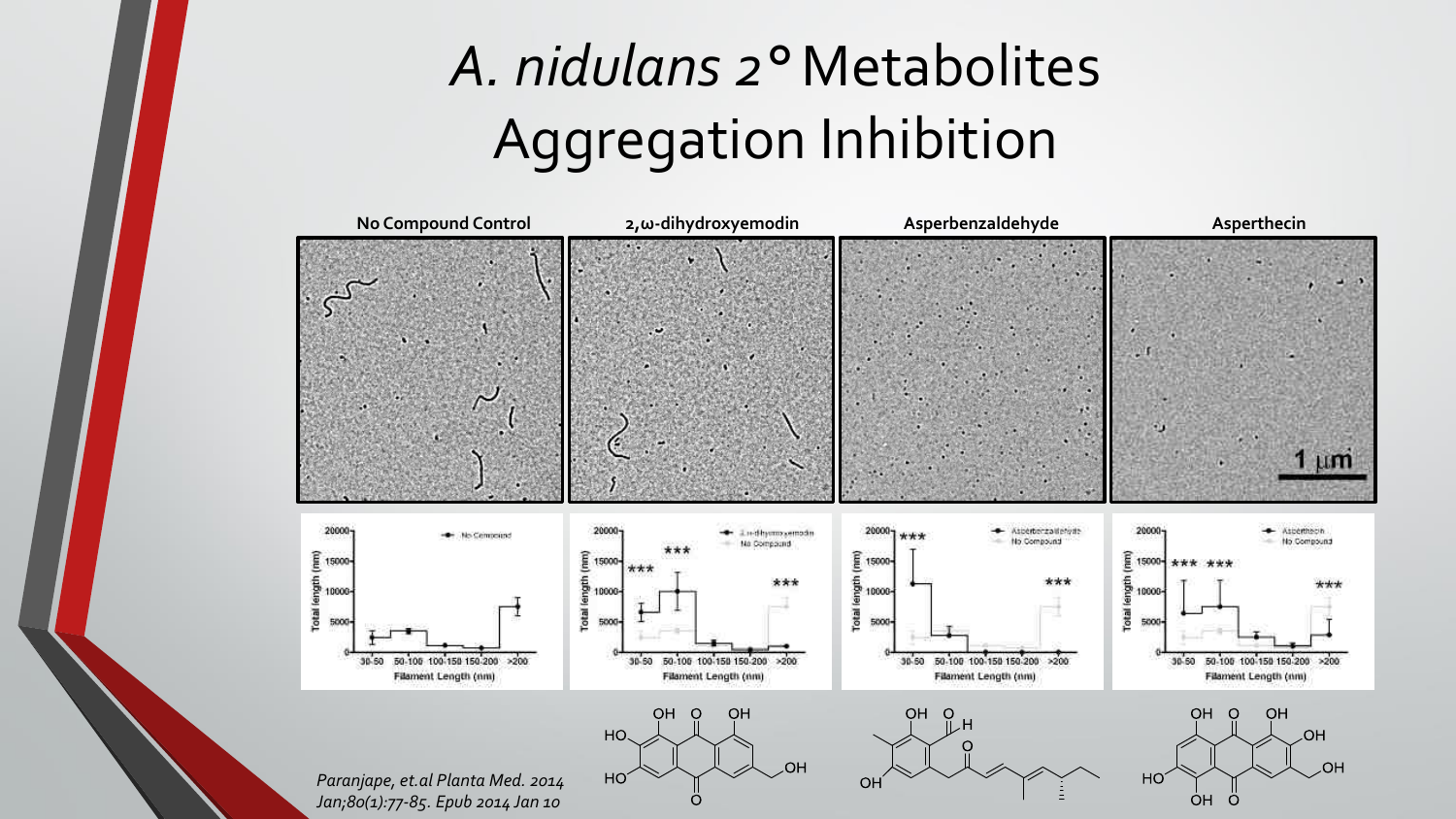### First Generation Compounds

- Compounds were added over a wide range of concentrations
- All 3 compounds show a dose-dependent decrease in tau aggregation
- Under these conditions, Asperthecin is the most potent compound
- Asperbenzaldehyde represents a new structural class of compounds that inhibit tau aggregation



*Paranjape, et.al Planta Med. 2014 Jan;80(1):77-85. Epub 2014 Jan 10*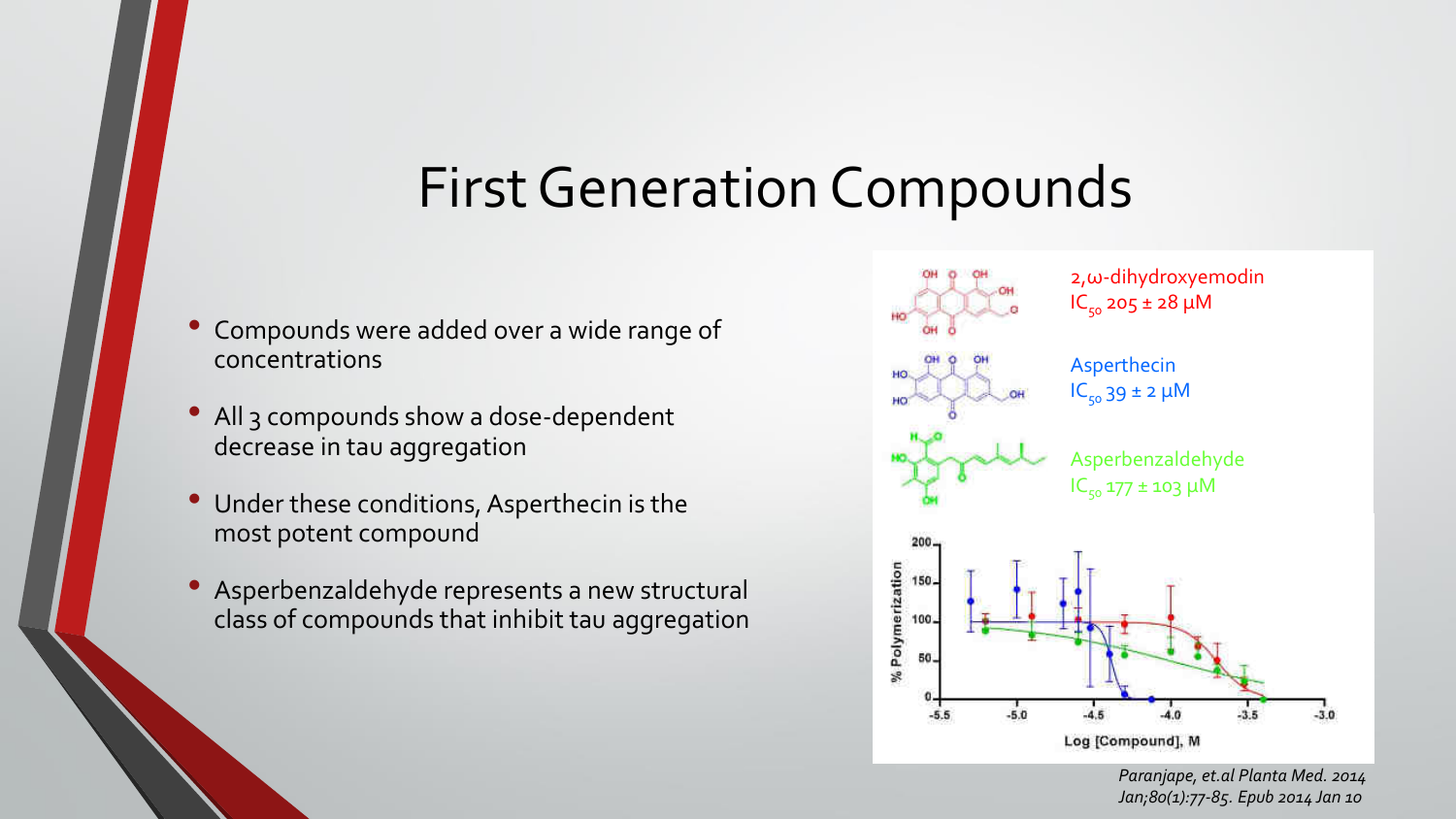### Second generation compounds – Azaphilones

- Asperbenzaldehyde is an intermediate in azaphilone biosynthesis
- We can generate many azaphilone derivatives from asperbenzaldehyde in 2-3 steps
	- Complete chemical synthesis would be more than 15 steps
- Many azaphilone compounds also show 5-Lipoxygenase inhibition activity

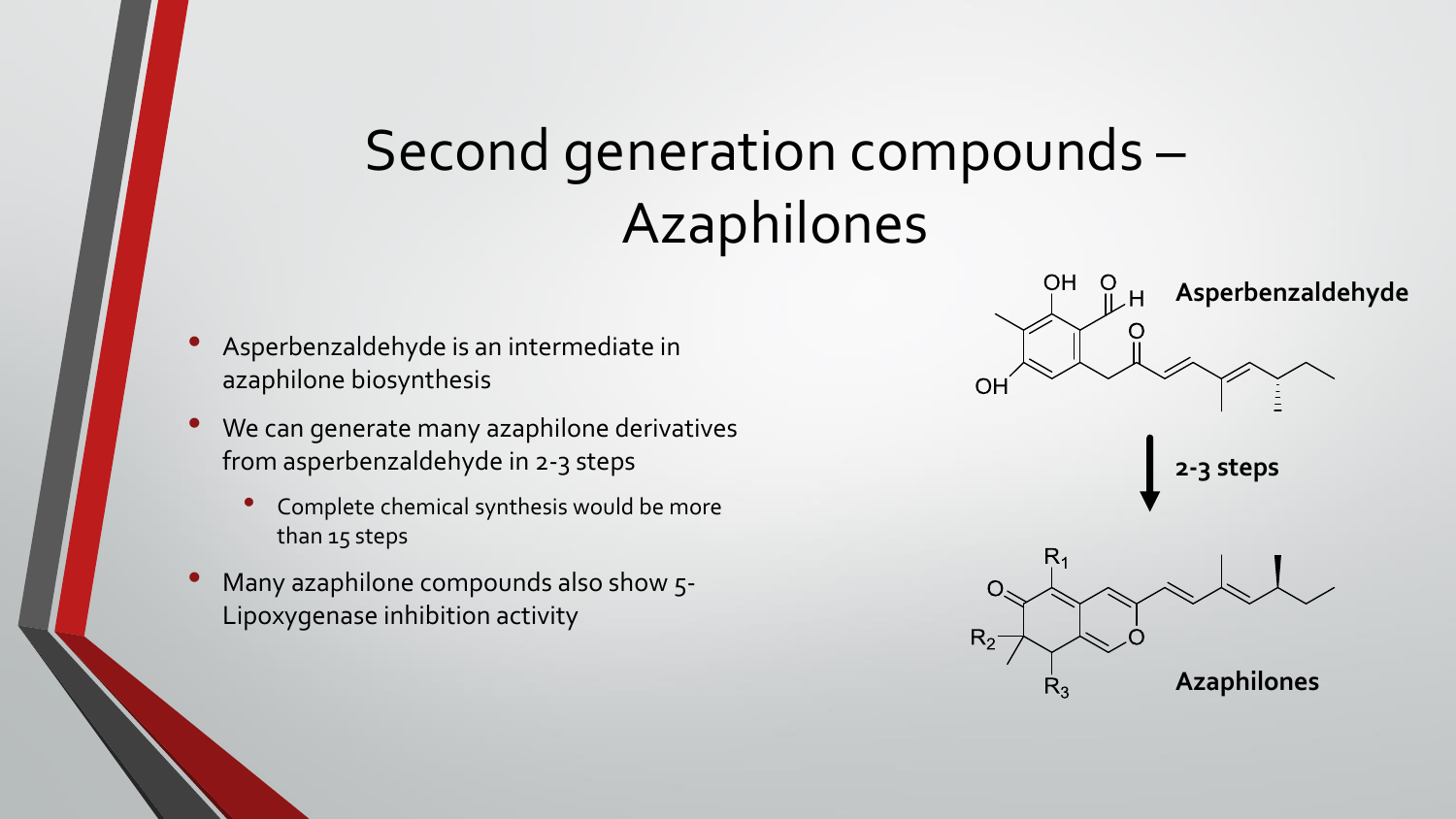# Second generation compounds – Azaphilones

- 4 different groups at X position
- 2 different R1 groups
- 2 different R2 groups

| <b>Compounds</b> | R <sub>1</sub> | R <sub>2</sub>           | R <sub>3</sub>        |
|------------------|----------------|--------------------------|-----------------------|
| Aza 7            | -H             | $-O$ -CO-CH <sub>3</sub> | -Ketone               |
| Aza 8            | $-CI$          | $-O-CO-CH3$              | -Ketone               |
| Aza 9            | -Br            | $-O-CO-CH3$              | -Ketone               |
| Aza 10           | $-1$           | $-O-CO-CH3$              | -Ketone               |
| Aza 11           | $-H$           | $-OH$                    | -Ketone               |
| Aza 12           | $-CI$          | $-OH$                    | -Ketone               |
| Aza $13$         | -Br            | $-OH$                    | -Ketone               |
| Aza 14           | $-1$           | $-OH$                    | -Ketone               |
| Aza 15           | $-H$           | $-OH$                    | -CHCO <sub>2</sub> Et |
| Aza 16           | -Br            | $-OH$                    | -CHCO <sub>2</sub> Et |
| Aza 17           | -1             | -OH                      | -CHCO <sub>2</sub> Et |

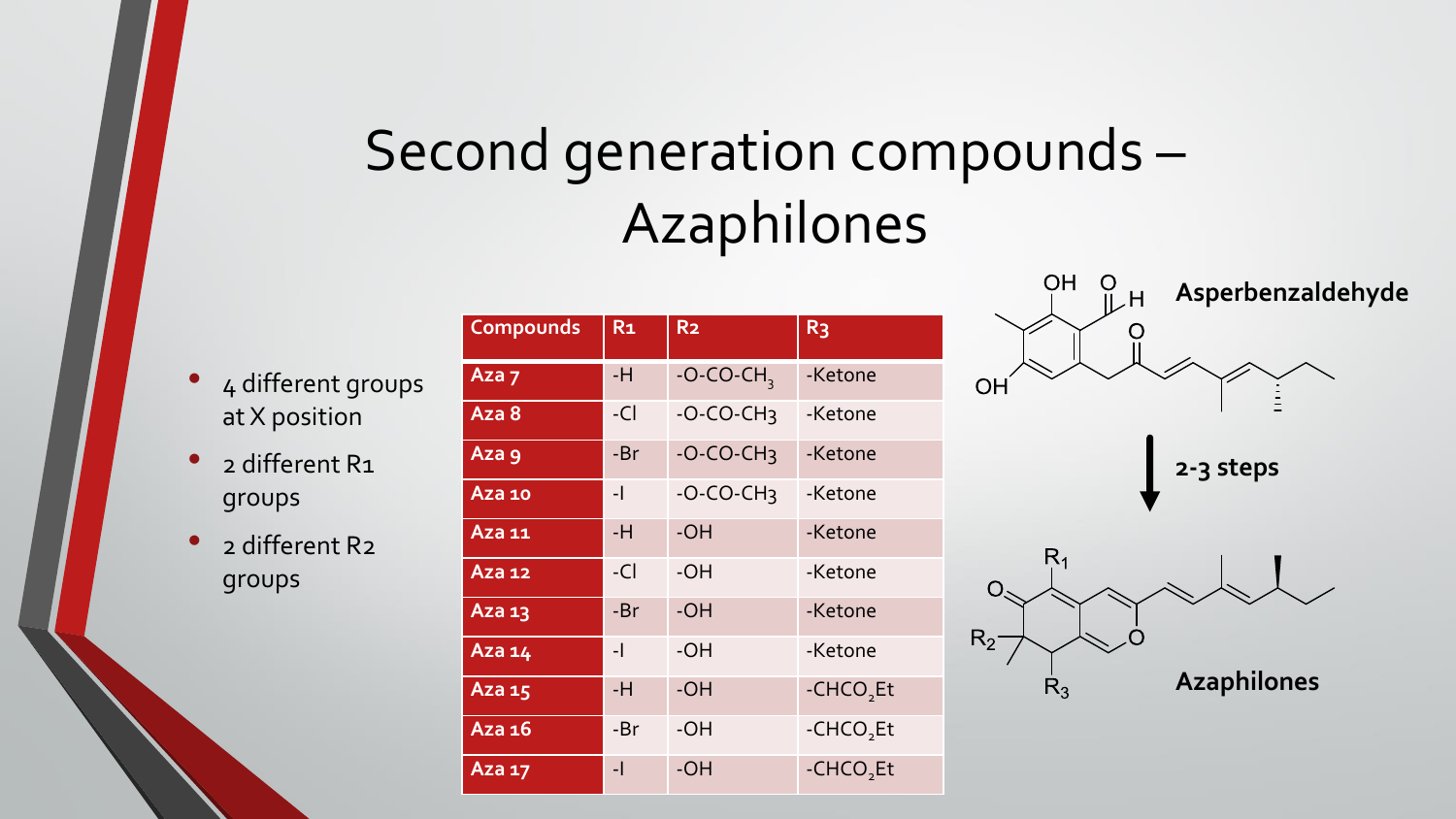### Azaphilone Aggregation Inhibition

At 200 µM all the azaphilones decreased tau aggregation drastically

> Asperbenzaldehyde (Parent Compound)



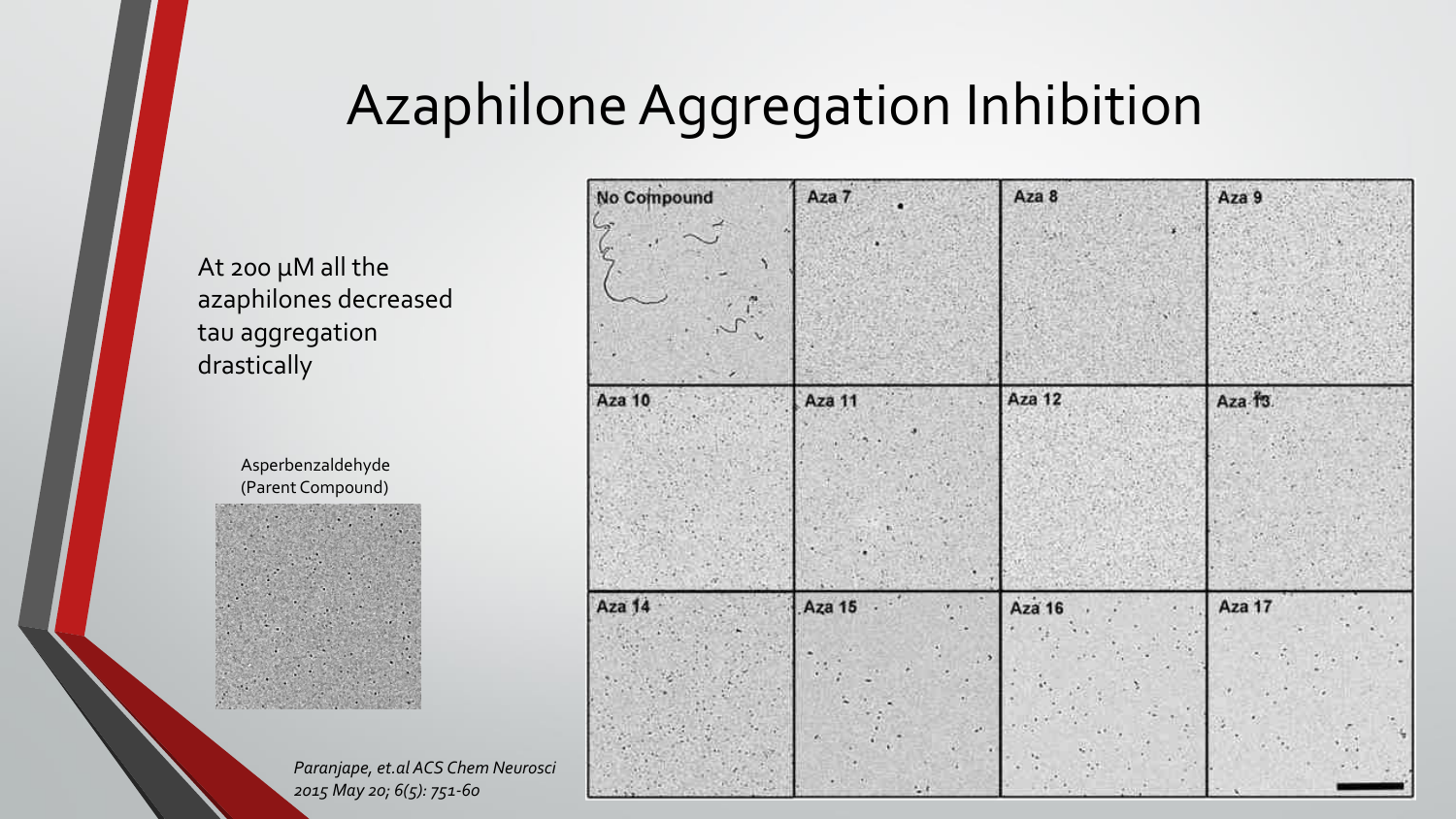# Azaphilone – Aggregate Disassembly

- Filaments were formed in the presence of ARA for 24 hours, compounds were added to 200 μM and incubated an additional 24 hours
- Compounds 8, 9, 12 and 13 had greatly reduced levels of tau filaments

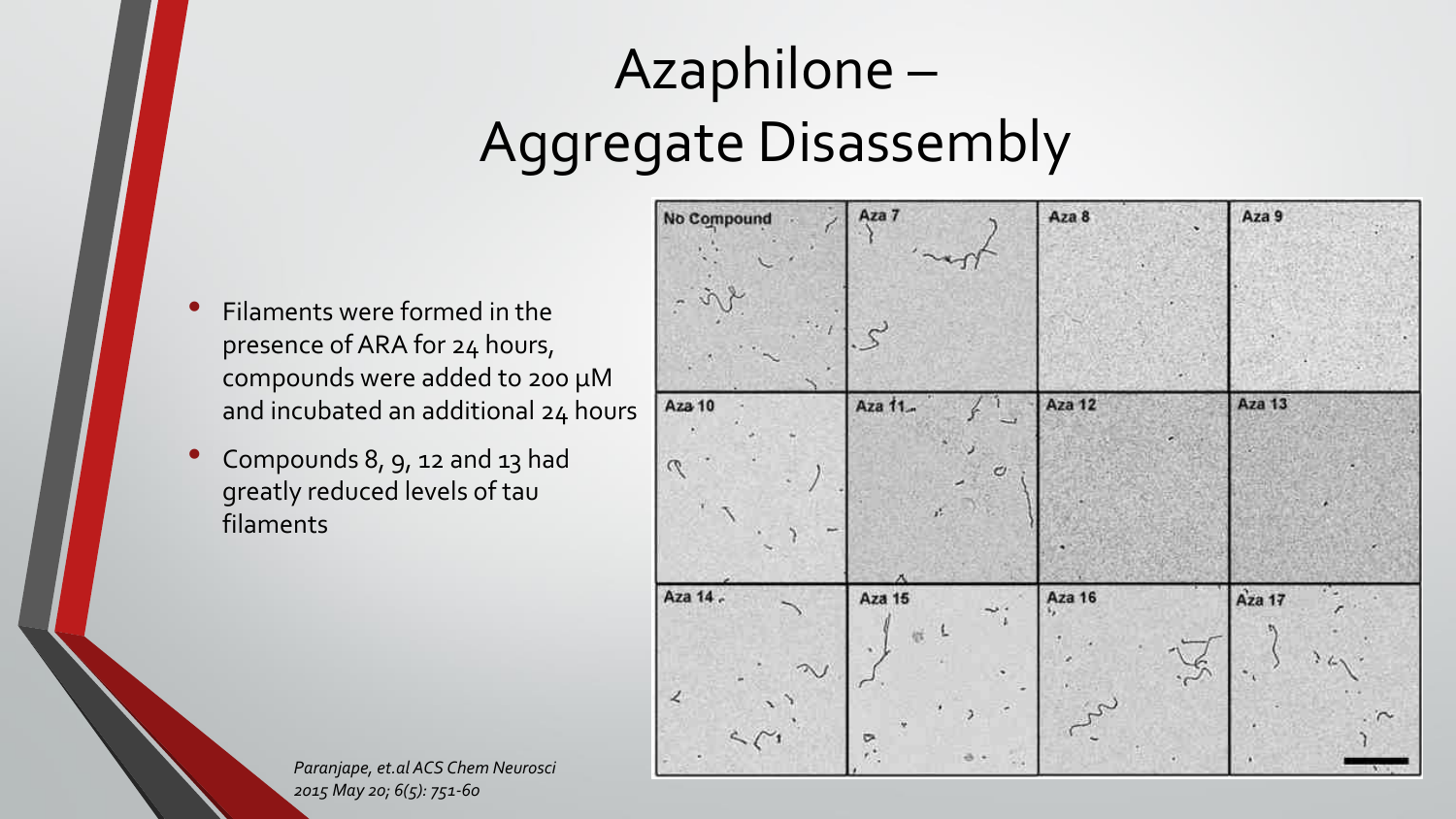#### Disassembly IC50

- Aza 8, aza 9, aza 12 and aza 13 showed a dose dependent disassembly of pre formed tau aggregates
- Aza 9 was the most potent amongst these

**-5.0 -4.5 -4.0 -3.5 -3.0 50 Aza 8 Aza 9 Aza 12 Aza 13 IC**<sub>50</sub> **values : Aza 8** : **118.47 ± 19.33 µM Aza 9** : **56.185 ± 14.1 µM Aza 12** : **97.6 ± 16.2 µM Aza 13** : **215.5 ± 17.6 µM** 

**Log [Compounds] M**

**0**

**100**

**Tau aggregation (A.U.)**

Tau aggregation (A.U.)

**150**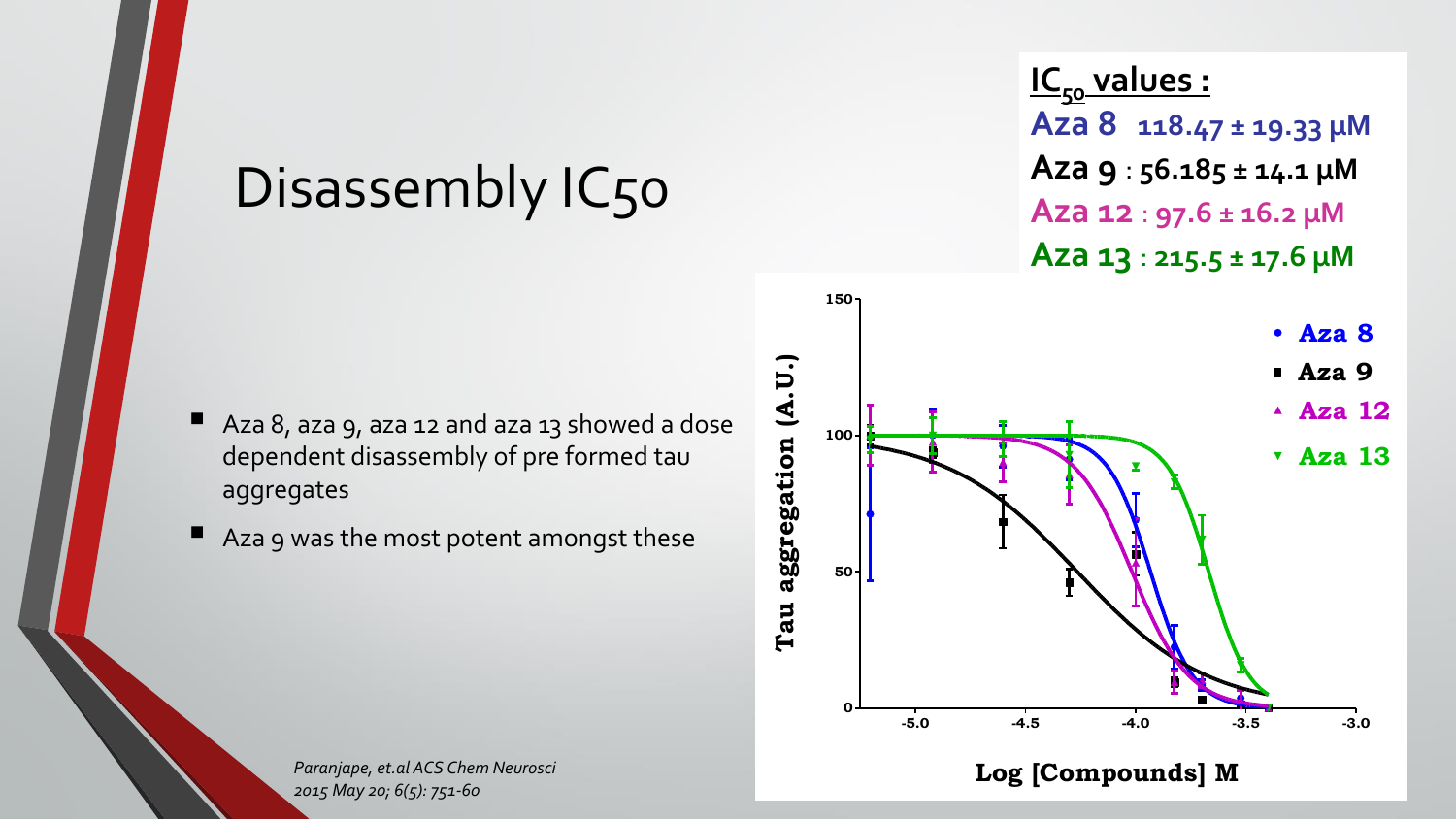# Structure activity relationship studies

■ Cl and Br better than I – Increased electronegativity at R1 has significant impact on disassembly



| Compounds     | R <sub>1</sub> | R <sub>2</sub> | R <sub>3</sub>        |
|---------------|----------------|----------------|-----------------------|
| Aza 7         | -H             | $-O-CO-CH_3$   | -Ketone               |
| Aza 8         | $-CI$          | $-C-CO-CH3$    | -Ketone               |
| Aza 9         | -Br            | $-COCCH3$      | -Ketone               |
| Aza 10        | $-1$           | $-O-CO-CH3$    | -Ketone               |
| Aza $11$      | $-H$           | -OH            | -Ketone               |
| <b>Aza 12</b> | $-CI$          | $-OH$          | -Ketone               |
| Aza 13        | -Br            | $-OH$          | -Ketone               |
| Aza 14        | $-1$           | $-OH$          | -Ketone               |
| Aza 15        | $-H$           | $-OH$          | -CHCO <sub>2</sub> Et |
| Aza 16        | -Br            | $-OH$          | -CHCO <sub>2</sub> Et |
| Aza 17        | -1             | $-OH$          | -CHCO <sub>2</sub> Et |

- Acetate group at R2 in presence of Br at R1 important for disassembly
- $\blacksquare$  CHCO2Et moiety at R<sub>3</sub> eliminates disassembly even with halogenation
- Ketone group present in all 4 disassembly molecules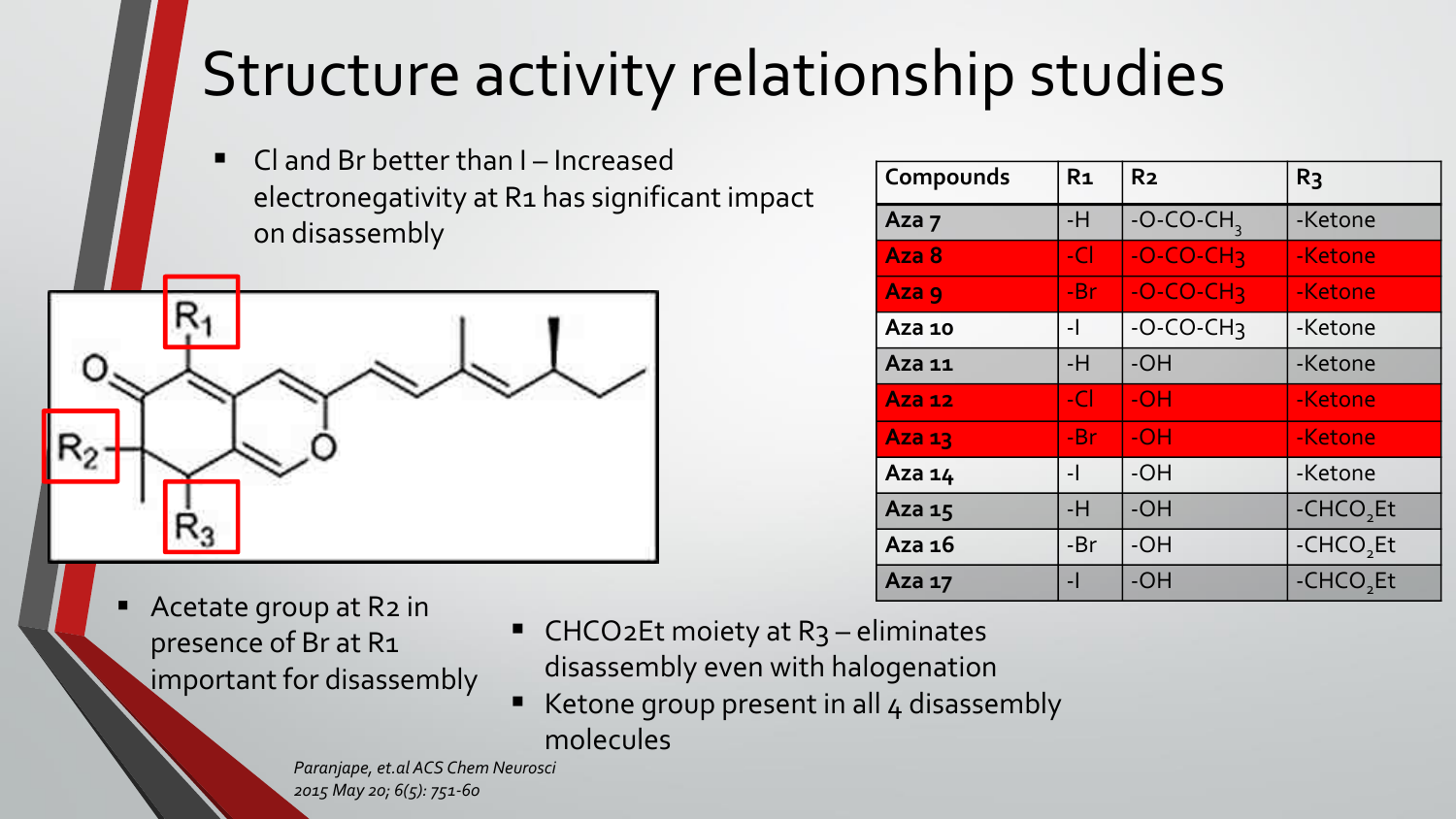# Mining the *A. nidulans* Metabolome for Tau Aggregation Inhibitors

- 14 of 28 compounds have Tau Aggregation Inhibition Activity
- 4 of 28 compounds also disassemble pre-formed tau filaments

- We are working with a medicinal chemist to optimize the probes to get biologically useful IC50 values and then move into pre-clinical testing
- We are also continuing to screen additional *A. nidulans* 2° metabolites